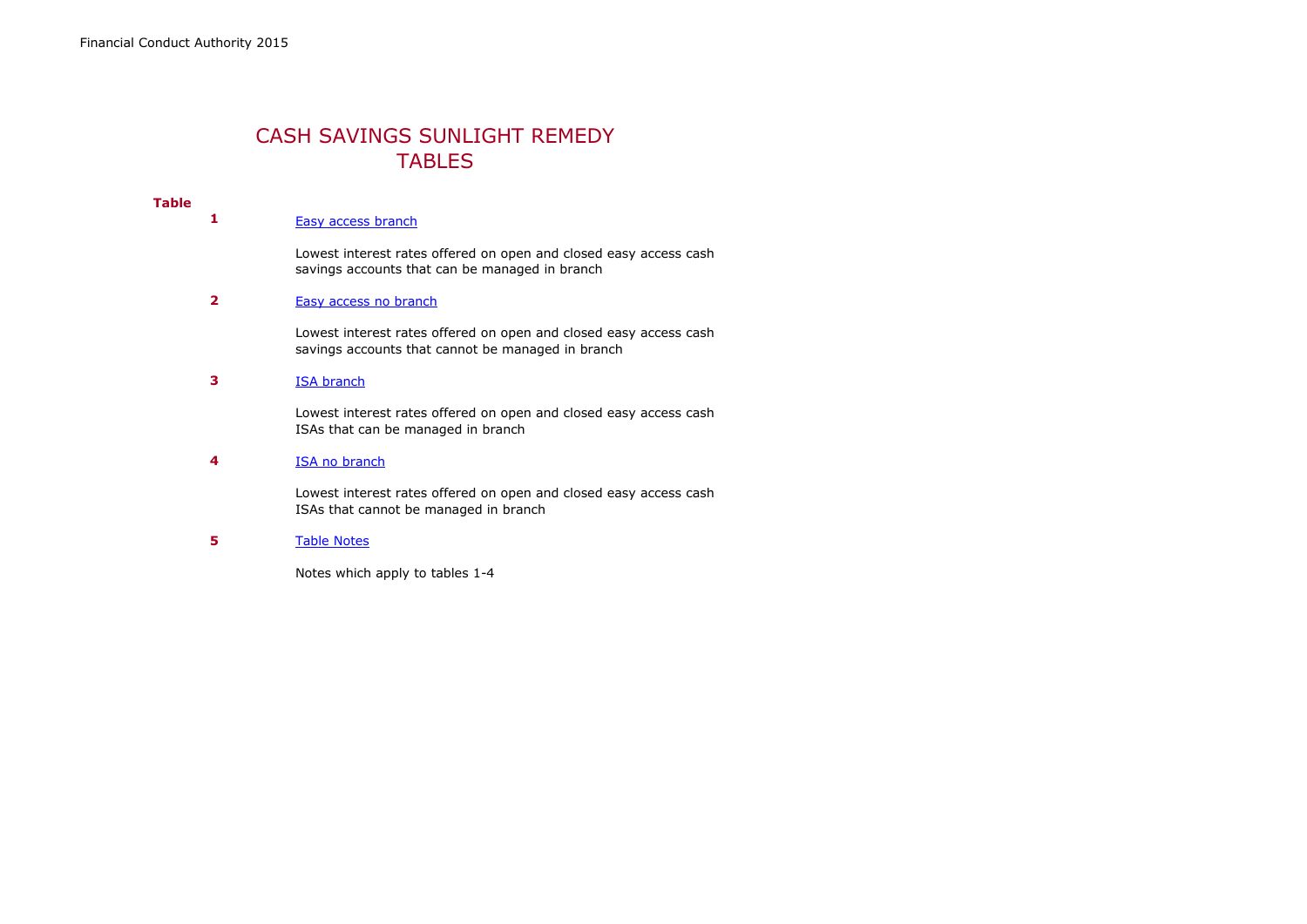### <span id="page-1-0"></span>**Lowest interest rate offered on easy access cash savings accounts that can be managed in branch at 1 October 2015**

| Applicable AER (%)                 | <b>Open accounts</b> | <b>Closed accounts</b> |
|------------------------------------|----------------------|------------------------|
| <b>Bank of Scotland</b>            | 0.20                 | 0.10                   |
| <b>Barclays</b>                    | 0.25                 | 0.10                   |
| Cambridge Building Society         | 0.10                 | 0.10                   |
| Clydesdale Bank                    | 0.10                 | 0.10                   |
| $Co$ -op                           | 0.25                 | 0.06                   |
| Coventry Building Society          | 1.15                 | 0.25                   |
| <b>Cumberland Building Society</b> | 0.20                 | 0.20                   |
| Danske Bank                        | 0.01                 | 0.01                   |
| <b>First Trust Bank</b>            | 0.05                 | 0.05                   |
| Halifax                            | 0.75                 | 0.10                   |
| <b>HSBC</b>                        | 0.05                 | 0.05                   |
| <b>ICICI Bank UK Plc</b>           | 1.40                 |                        |
| Leeds Building Society             | 1.25                 | 0.50                   |
| Lloyds Bank                        | 0.50                 | 0.10                   |
| Marks and Spencer Bank             | 0.35                 |                        |
| Metro Bank PLC                     | 0.75                 | 1.00                   |
| National Counties Building Society | 0.50                 | 0.50                   |
| Nationwide                         | 0.50                 | 0.25                   |
| <b>NatWest</b>                     | 0.50                 |                        |
| Newcastle Building Society         | 0.50                 | 0.25                   |
| Nottingham Building Society        | 0.25                 | 1.25                   |
| <b>OneSavings Bank</b>             | 0.10                 | 0.25                   |
| Post Office                        | 1.25                 | 0.10                   |
| Principality Building Society      | 0.10                 | 0.10                   |
| Progressive Building Society       | 0.01                 | 0.01                   |
| Royal Bank of Scotland             | 0.50                 |                        |
| Santander                          | 0.10                 | 0.10                   |
| <b>Skipton Building Society</b>    | 0.80                 | 0.01                   |
| <b>Tesco Personal Finance</b>      | 0.60                 |                        |
| <b>TSB</b>                         | 0.20                 | 0.05                   |
| <b>Ulster Bank</b>                 | 0.01                 | 0.01                   |
| Virgin Money                       | 1.01                 | 0.10                   |
| West Bromwich Building Society     | 0.25                 | 0.25                   |
| Yorkshire Bank                     | 0.10                 | 0.10                   |
| Yorkshire Building Society         | 0.50                 | 0.50                   |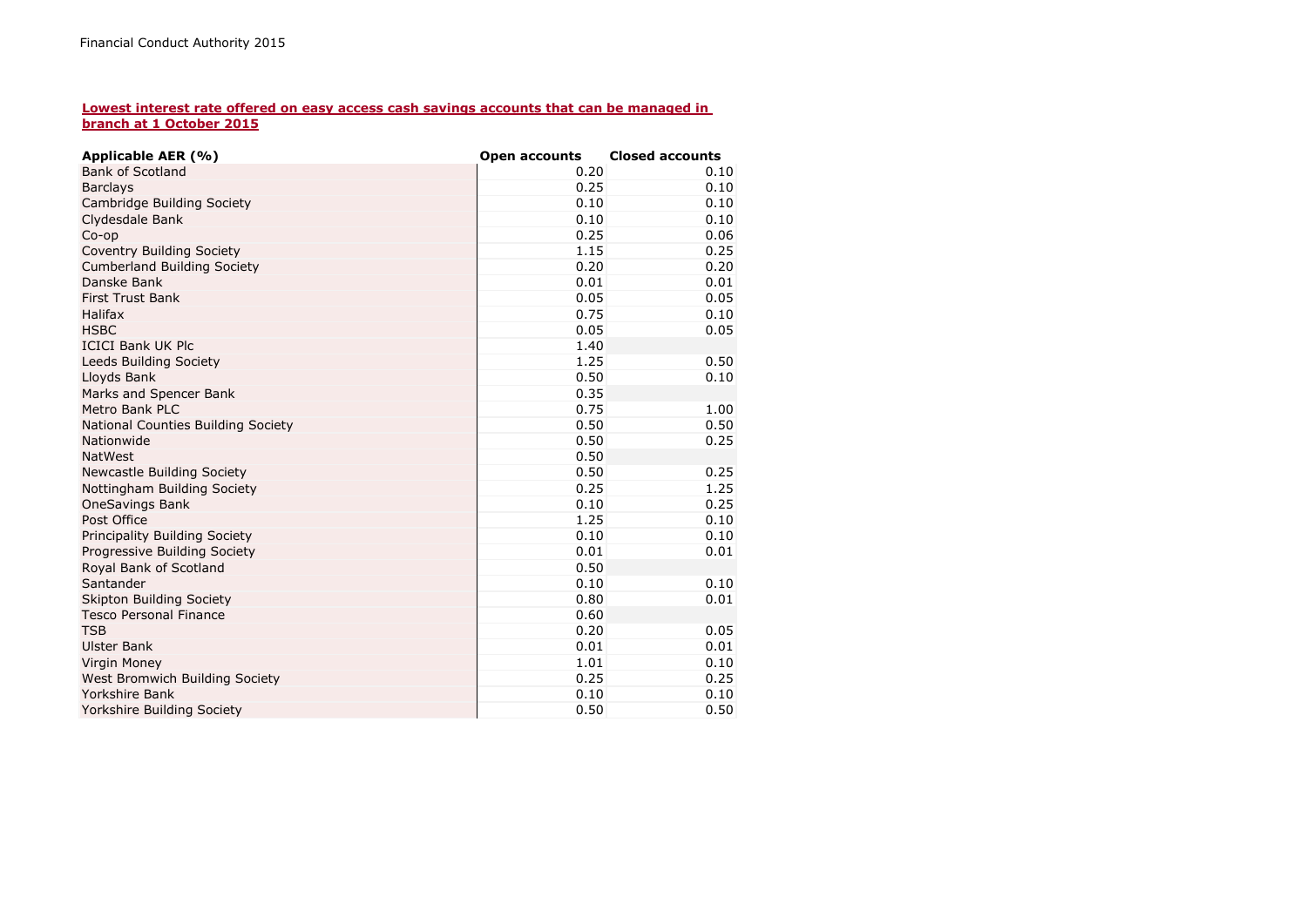#### <span id="page-2-0"></span>**Lowest interest rate offered on easy access cash savings accounts that cannot be managed in branch at 1 October 2015**

| Applicable AER (%)                 | <b>Open accounts</b> | <b>Closed accounts</b> |
|------------------------------------|----------------------|------------------------|
| Aldermore Bank                     | 0.50                 | 0.50                   |
| <b>Bank of Scotland</b>            | 0.20                 | 0.10                   |
| <b>Barclays</b>                    |                      | 0.10                   |
| Cambridge Building Society         | 0.75                 | 1.00                   |
| $Co$ -op                           | 0.40                 | 0.06                   |
| <b>Coventry Building Society</b>   |                      | 0.50                   |
| <b>Cumberland Building Society</b> | 1.50                 |                        |
| Danske Bank                        | 0.05                 |                        |
| <b>First Direct</b>                | 0.05                 | 0.00                   |
| <b>Halifax</b>                     | 0.80                 | 0.25                   |
| <b>HSBC</b>                        | 0.10                 | 0.00                   |
| <b>ICICI Bank UK Plc</b>           | 0.50                 | 1.40                   |
| Leeds Building Society             | 1.25                 | 0.75                   |
| Lloyds Bank                        | 0.55                 | 0.25                   |
| National Counties Building Society |                      | 1.41                   |
| Nationwide                         |                      | 0.25                   |
| Newcastle Building Society         |                      | 0.25                   |
| Nottingham Building Society        | 1.25                 | 0.50                   |
| NS&I                               | 0.75                 |                        |
| <b>OneSavings Bank</b>             | 0.10                 | 0.25                   |
| Post Office                        | 1.61                 | 0.65                   |
| Principality Building Society      | 1.00                 | 1.00                   |
| Sainsburys Bank Plc                | 0.50                 | 0.10                   |
| Santander                          | 0.60                 | 0.70                   |
| Skipton Building Society           | 0.80                 | 0.10                   |
| <b>Tesco Personal Finance</b>      | 1.60                 |                        |
| <b>TSB</b>                         | 0.20                 | 0.10                   |
| Ulster Bank                        |                      | 0.01                   |
| <b>Virgin Money</b>                | 1.01                 | 0.50                   |
| West Bromwich Building Society     | 0.50                 | 0.25                   |
| Yorkshire Building Society         | 1.00                 | 0.60                   |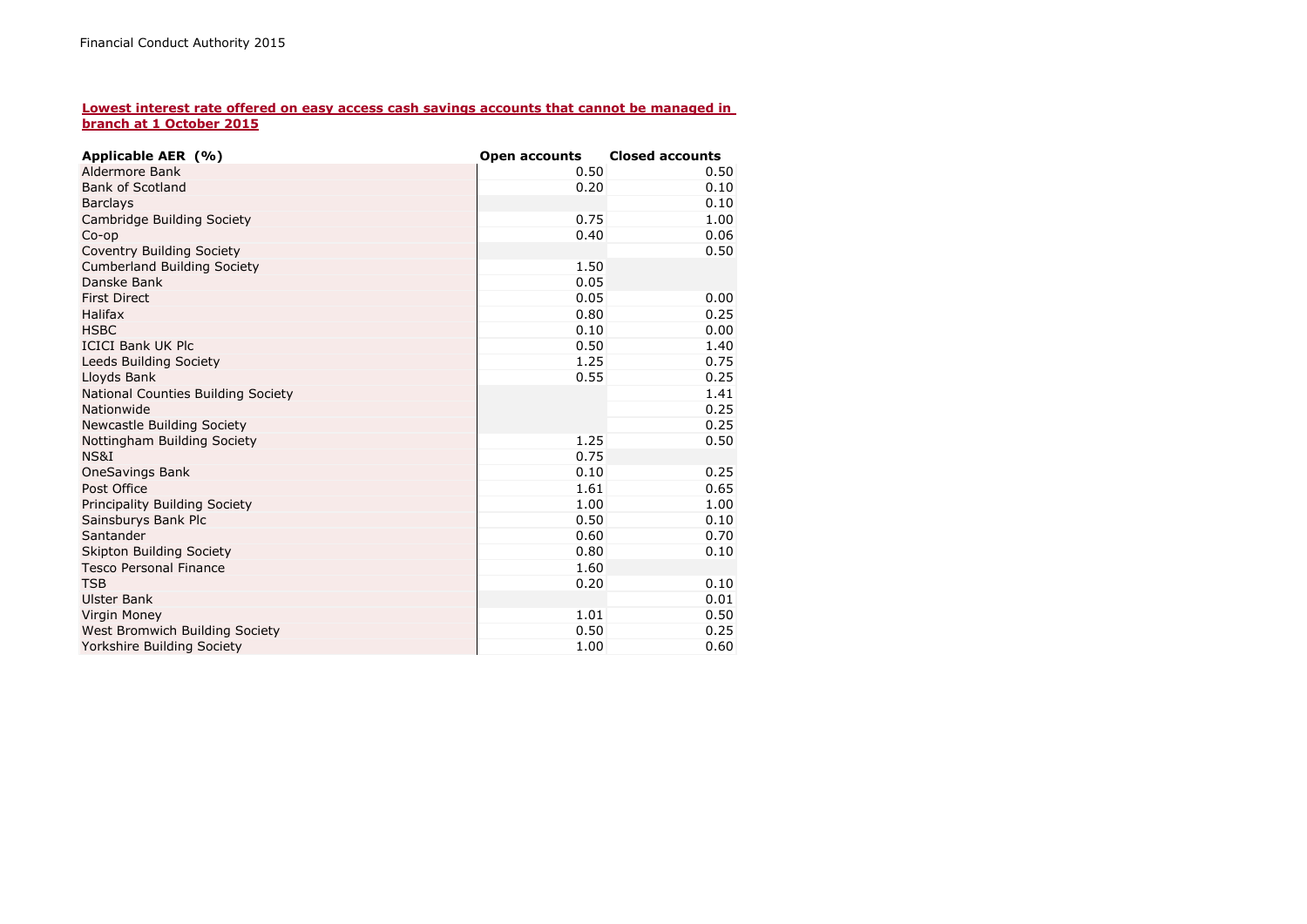### <span id="page-3-0"></span>**Lowest interest rate offered on easy access cash ISAs that can be managed in branch at 1 October 2015**

| Applicable AER (%)                 | <b>Open accounts</b> | <b>Closed accounts</b> |
|------------------------------------|----------------------|------------------------|
| <b>Bank of Scotland</b>            | 0.50                 | 0.10                   |
| <b>Barclays</b>                    | 0.80                 |                        |
| Cambridge Building Society         | 0.70                 | 0.70                   |
| Clydesdale Bank                    | 0.70                 |                        |
| $Co$ -op                           | 0.50                 |                        |
| Coventry Building Society          | 1.50                 | 1.75                   |
| <b>Cumberland Building Society</b> | 1.30                 | 1.40                   |
| Danske Bank                        | 0.40                 |                        |
| <b>First Trust Bank</b>            | 0.25                 |                        |
| <b>Halifax</b>                     | 0.80                 | 0.25                   |
| <b>HSBC</b>                        | 1.30                 | 0.20                   |
| <b>Leeds Building Society</b>      | 1.25                 | 0.50                   |
| Lloyds Bank                        | 0.75                 | 0.25                   |
| Marks and Spencer Bank             | 1.30                 | 0.05                   |
| Metro Bank PLC                     | 1.25                 | 1.40                   |
| National Counties Building Society | 1.25                 |                        |
| Nationwide                         | 1.00                 | 0.25                   |
| <b>NatWest</b>                     | 0.50                 |                        |
| Newcastle Building Society         | 0.50                 | 0.25                   |
| Nottingham Building Society        |                      | 1.00                   |
| <b>OneSavings Bank</b>             | 1.15                 | 0.75                   |
| Post Office                        |                      | 0.25                   |
| Principality Building Society      | 0.60                 |                        |
| Progressive Building Society       | 1.20                 | 1.20                   |
| Royal Bank of Scotland             | 0.50                 |                        |
| Santander                          | 0.10                 | 0.50                   |
| Skipton Building Society           | 1.00                 | 1.00                   |
| <b>TSB</b>                         | 0.50                 | 0.50                   |
| <b>Ulster Bank</b>                 | 0.50                 | 0.50                   |
| <b>Virgin Money</b>                | 1.11                 | 0.25                   |
| West Bromwich Building Society     | 0.50                 |                        |
| Yorkshire Bank                     | 0.70                 |                        |
| Yorkshire Building Society         | 1.00                 | 1.00                   |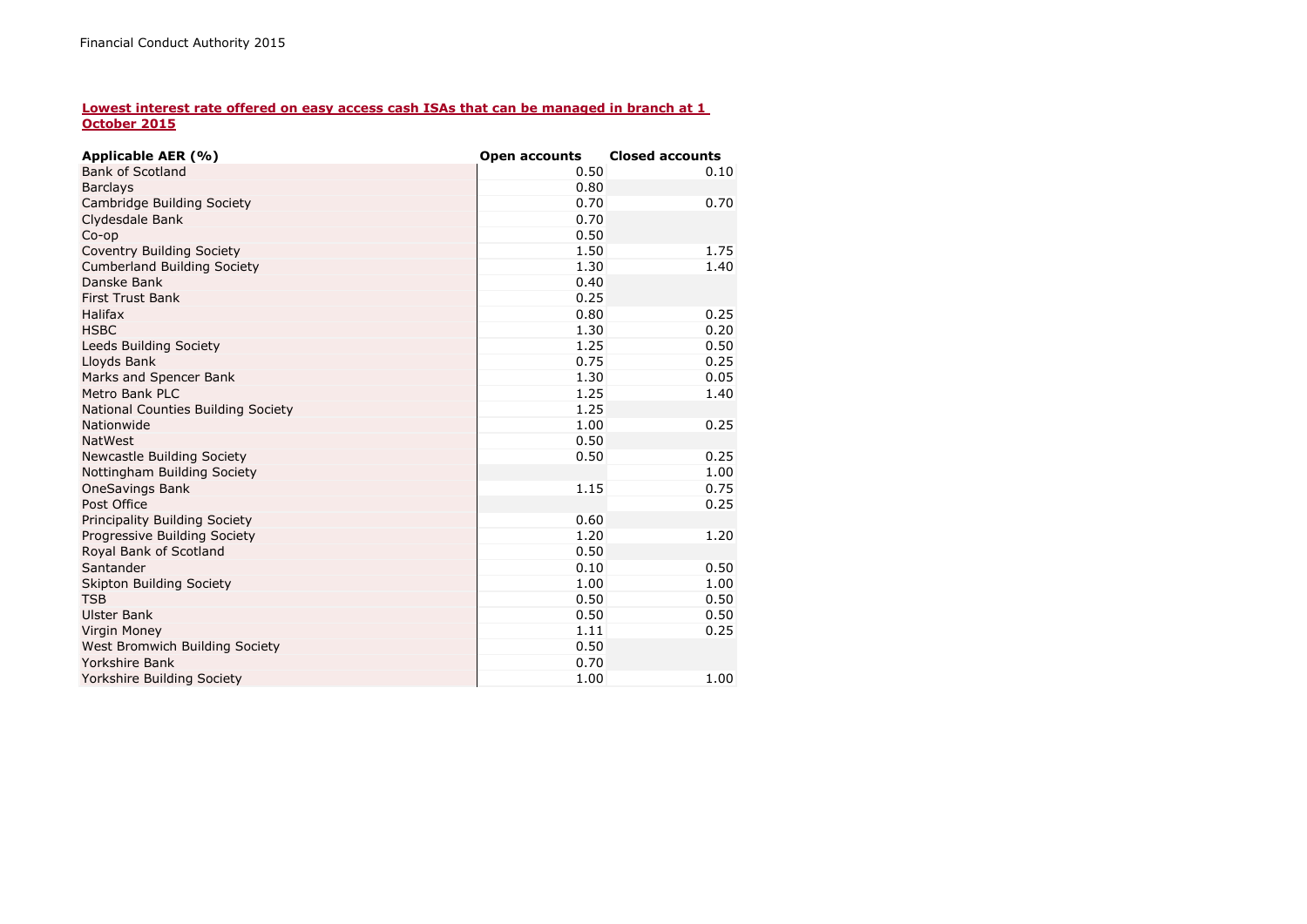<span id="page-4-0"></span>**Lowest interest rate offered on easy access cash ISAs that cannot be managed in branch at 1 October 2015**

| Applicable AER (%)              | <b>Open accounts</b> | <b>Closed accounts</b> |
|---------------------------------|----------------------|------------------------|
| <b>Bank of Scotland</b>         |                      | 0.50                   |
| Cambridge Building Society      |                      | 1.50                   |
| $Co$ -op                        | 0.65                 |                        |
| <b>First Direct</b>             | 1.30                 |                        |
| Halifax                         |                      | 1.05                   |
| <b>HSBC</b>                     |                      | 1.00                   |
| Leeds Building Society          | 1.25                 | 0.75                   |
| Nationwide                      |                      | 0.50                   |
| Newcastle Building Society      |                      | 0.25                   |
| NS&I                            | 1.50                 |                        |
| OneSavings Bank                 | 1.15                 | 0.75                   |
| Post Office                     | 1.51                 | 1.41                   |
| Principality Building Society   | 1.20                 | 1.20                   |
| Sainsburys Bank Plc             | 0.50                 |                        |
| Santander                       | 0.80                 | 1.00                   |
| <b>Skipton Building Society</b> | 1.00                 | 1.00                   |
| <b>Tesco Personal Finance</b>   | 0.75                 |                        |
| Virgin Money                    | 1.11                 | 1.11                   |
| West Bromwich Building Society  | 0.50                 | 1.25                   |
| Yorkshire Building Society      | 1.00                 | 1.25                   |